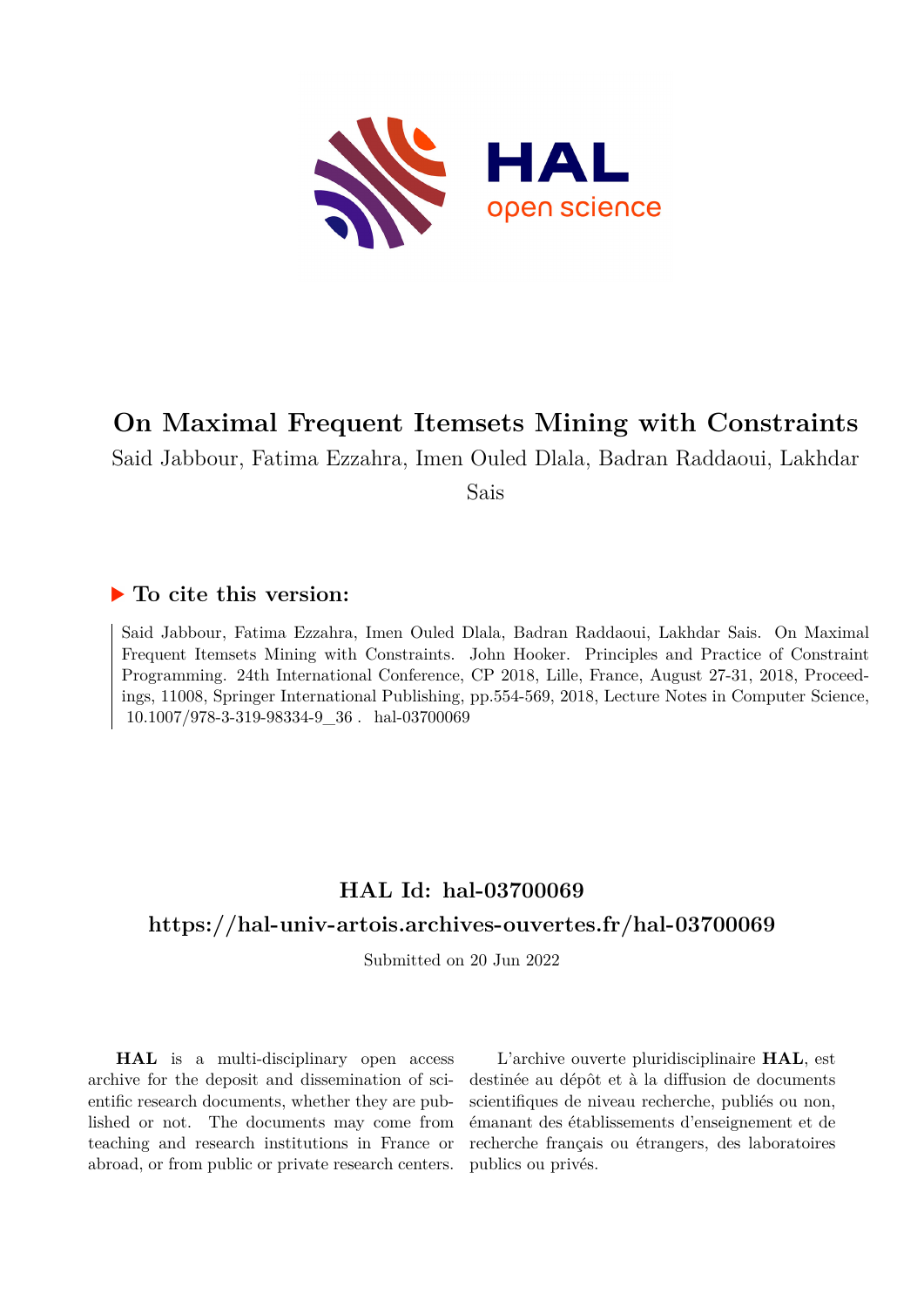## On Maximal Frequent Itemsets Mining with **Constraints**

Said Jabbour<sup>1</sup>, Fatima Ezzahra Mana<sup>1,3</sup>, Imen Ouled Dlala<sup>1,4</sup>, Badran Raddaoui<sup>2</sup>, and Lakhdar Sais<sup>1</sup>

<sup>1</sup>CRIL-CNRS, Université d'Artois, F-62307 Lens Cedex, France <sup>2</sup>SAMOVAR, Télécom SudParis, CNRS, Univ. Paris-Saclay, Evry, France 3 INPT, Institut National des Postes et Telecommunications, Rabat, Morocco <sup>4</sup>LARODEC, University of Tunis, Tunisia {dlala,jabbour,sais}@cril.fr,badran.raddaoui@telecom-sudparis.eu

Abstract. Recently, a new declarative mining framework based on constraint programming (CP) and propositional satisfiability (SAT) has been designed to deal with several pattern mining tasks. The itemset mining problem has been modeled using constraints whose models correspond to the patterns to be mined. In this paper, we propose a new propositional satisfiability based approach for mining maximal frequent itemsets that extends the one proposed in [20]. We show that instead of adding constraints to the initial SAT based itemset mining encoding, the maximal itemsets can be obtained by performing clause learning during search. A major strength of our approach rises in the compactness of the proposed encoding and the efficiency of the SAT-based maximal itemsets enumeration derived using blocked clauses. Experimental results on several datasets, show the feasibility and the efficiency of our approach.

#### 1 Introduction

Frequent Itemsets Mining (abbreviated as FIM) is well-known and essential in data mining, knowledge discovery and data analysis. It plays an increasingly important role in a series of data mining applications, such as the discovery of associations rules, correlations, causality, sequential patterns, episodes, partial periodicity, emerging patterns, gradual patterns, and many other important discovery tasks. FIM has applications in various fields and becomes fundamental for data analysis as datasets and datastores are becoming very large. Since the first article of Agrawal [4] on association rules and itemset mining, the huge number of works, challenges, datasets and projects show the actual interest in this problem (see  $[3.25, 15, 30]$  and  $[29]$  for a survey).

Unfortunately, mining only frequent itemsets generates an overwhelming number of patterns, from which it is difficult to retrieve useful informations. Consequently, for practical data mining, it is important to reduce the size of the output by exploiting the structure of the itemsets data. A well-known condensed representation is the *closed* sets [26,32]; an itemset is closed if it has no superset with the same frequency. Nevertheless, in many applications, especially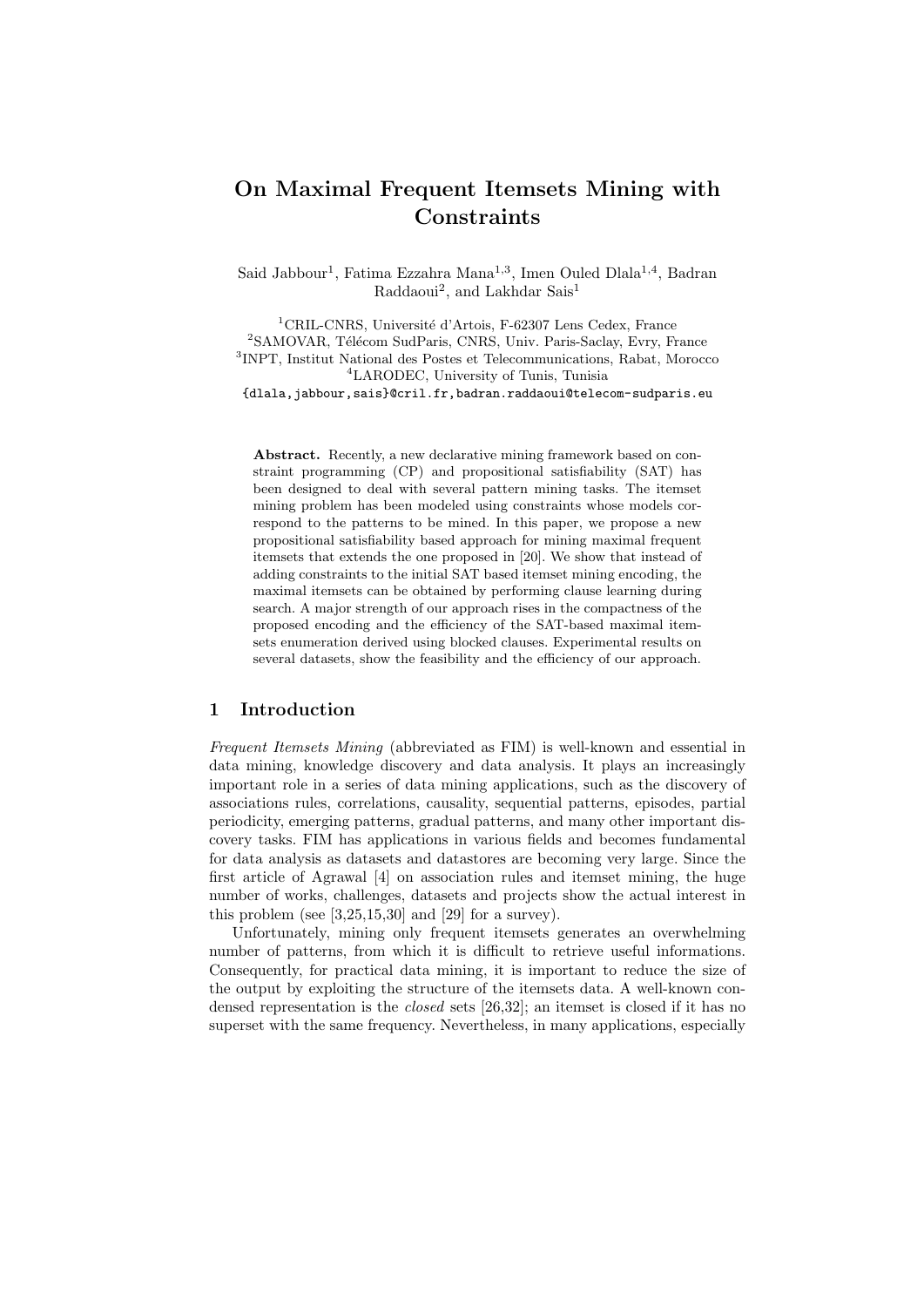in dense data, the set of all closed itemsets remains too large [13]. One of the most known recourse is then to mine the so-called *maximal* itemsets, where an itemset is maximal frequent if it has no superset that is frequent. So, maximal frequent itemsets is a subset of closed frequent itemsets.

In this paper we introduce SATMax, a new algorithm that makes an original use of SAT solvers for efficiently enumerating all maximal patterns embedded in a transaction database. Technically, the idea is to represent a maximal frequent itemset mining task as a propositional formula such that each of its models corresponds to a maximal pattern of interest. The main argument for this encoding is that it allows us to incorporate domain knowledge in the mining process in an easy and flexible manner, among which the maximal constraint, without presupposing deep insights into the mining mechanism. We address this issue by means of propositional satisfiability solving, a prime technology for knowledge representation and reasoning. This extends earlier results in the application of CP and SAT formalisms to data mining, by allowing to deal with optimization problems. SATMax uses a number of optimizations to efficiently prune away a large portion of the search space. It uses a novel progressive focusing technique to eliminate non-maximal itemsets and exploits blocking clauses for fast frequency checking. We conduct an extensive comparative experimental evaluation of SATMax against DMCP [24] a declarative state-of-the-art maximal itemsets mining approach and Eclat [5] a specialized algorithm.

#### 2 Related Works

In the literature, various proposals have been introduced to mine maximal frequent itemsets from a database of transactions. Many of these existing algorithms are based on the enumeration of frequent itemsets. In [22], Bayardo proposed the MaxMiner algorithm which extends the Apriori algorithm. MaxMiner employs a breadth-first traversal of the search space to limit the database scanning. Furthermore, it uses a dynamic heuristic to increase the effectiveness of superset-frequency pruning. Later, several other enhancements have been suggested for mining maximal frequent itemsets. Pincer-Search algorithm combined the top-down and bottom-up techniques to discover the maximal frequent itemsets [23]. Agarwal et al. [2] implemented a depth-first search technique with bitmap representation (DepthProject), in which columns denote the items and rows denote the transactions. Like MaxMiner algorithm, the authors used dynamic reordering and look-ahead pruning. A projection mechanism is used to reduce the size of the database. The authors efficiently find the support counts and give a superset of the maximal frequent itemsets. Burdick et al. introduced MAFIA [6], an extension of DepthProject. They used vertical bit-vector data format. Compression and projection on bitmaps are applied to increase the performance of the proposed algorithm. Unlike DepthProject and MaxMiner pruning techniques, MAFIA used Parent Equivalence Pruning. Also, GenMax [13] is a backtrack search based algorithm for identifying maximal frequent itemsets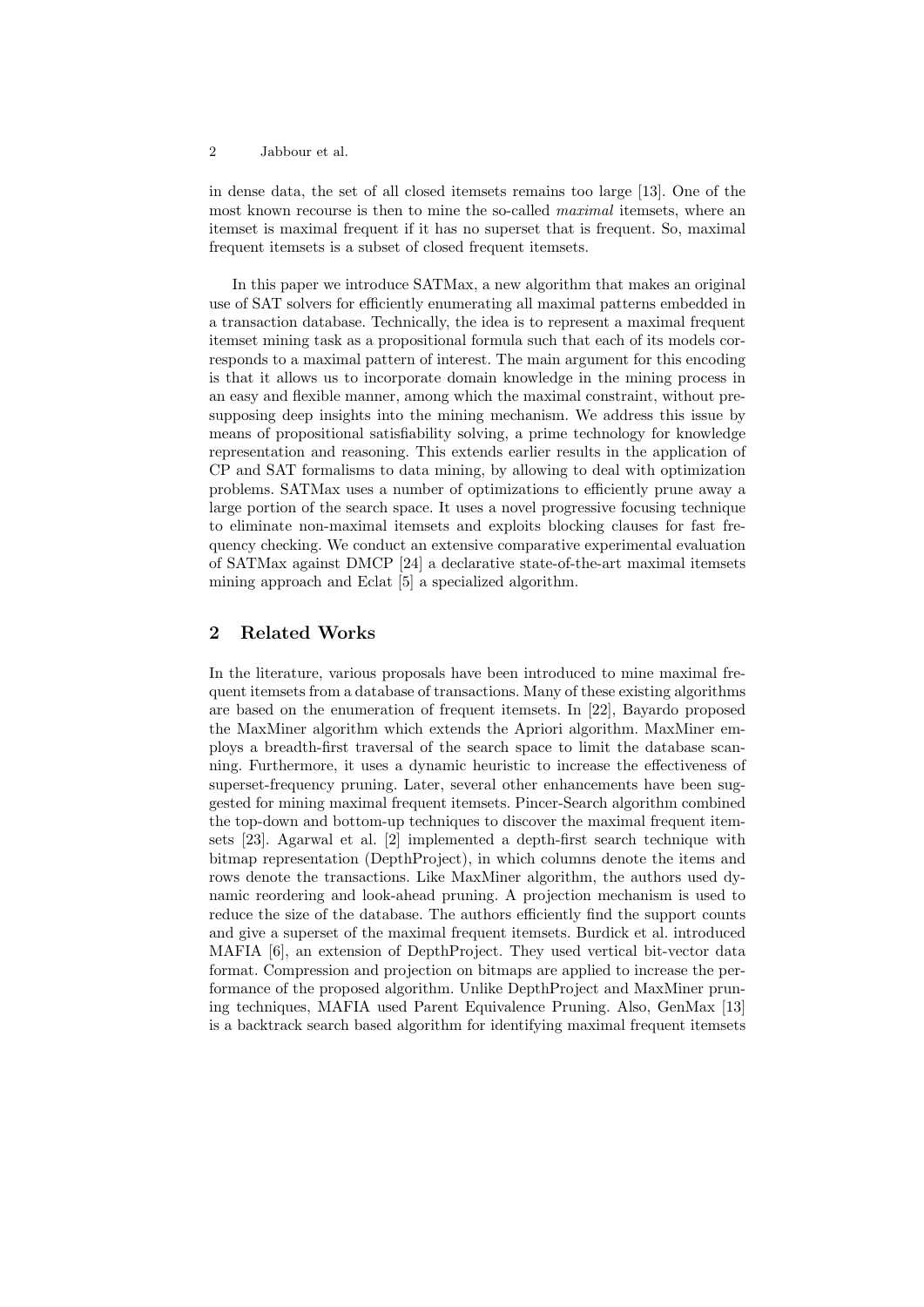from a transactional database. More specifically, this algorithm integrates numerous optimization techniques to prune the search space including progressive focusing that perform maximality checking and diffset propagation for fast support counting. To search maximal frequent itemsets, SmartMiner [33] records at each step tail information to guide the search for new maximal frequent itemsets. Moreover, Eclat algorithm [5] is proposed to find maximal frequent itemsets in transaction databases. This method carries out a depth first search on the subset lattice and determines the support of itemsets by intersecting transaction lists.

Several recent contributions to pattern mining exploit constraint programming and propositional satisfiability [7,12,18,20,27,9,21]. In this context, Guns et al. [14] studied the problem of mining maximal frequent itemsets using CP formalism. More precisely, the authors show how the typical constraint of maximality used in itemset mining can be formulated for use in CP. Besides, in [28], the authors formulate the problem of maximal frequent itemset mining as the enumeration of a set of models of a constraint network by adding a constraint to force the required models to be maximal.

#### 3 Technical Background

This section introduces the preliminaries related to propositional satisfiability, maximal frequent itemset mining and its associated encoding in propositional logic.

#### 3.1 Propositional Satisfiability (SAT)

We consider a standard propositional logical language  $\mathcal L$  built on a finite set of Boolean variables  $p, q, r, \ldots$  and usual connectives  $\neg, \vee, \wedge, \rightarrow$  and  $\leftrightarrow$  standing for negation, disjunction, conjunction, implication and equivalence connectives, respectively. A literal is either a Boolean variable p or its negation  $\neg p$ . The two literals p and  $\neg p$  are called *complementary*. A clause is a formula that consists of a finite disjunction of literals. A conjunctive normal form formula (abbreviated as CNF) is defined over a set of Boolean variables as a conjunction (also represented as a set) of clauses. Let  $\Phi$  be a CNF formula. We refer to the set of Boolean variables appearing in  $\Phi$  as  $Var(\Phi)$ . Any formula in  $\mathcal L$  can be represented (while preserving satisfiability) in CNF using a set of clauses interpreted conjunctively.

A truth assignment, or boolean interpretation  $\beta$  assigns truth values from  $\{0, 1\}$  (0 corresponds to *false* and 1 to *true*) to every Boolean variable. An interpretation can be also seen as conjunctions or sets of literals. It is lifted to clauses and CNF formulas of  $\mathcal L$  following usual compositional rules. A CNF formula  $\Phi$  is satisfiable when there exists at least one boolean interpretation  $\beta$ satisfying it, i.e.,  $\mathcal{B}(\Phi) = 1$ . Otherwise, it is unsatisfiable. If  $\mathcal B$  satisfies a formula  $\Phi$ ,  $\beta$  is then called a *model* of  $\Phi$  and is represented by the set of variables that it satisfies. We refer to the set of models of  $\Phi$  as  $\mathcal{M}(\Phi)$ .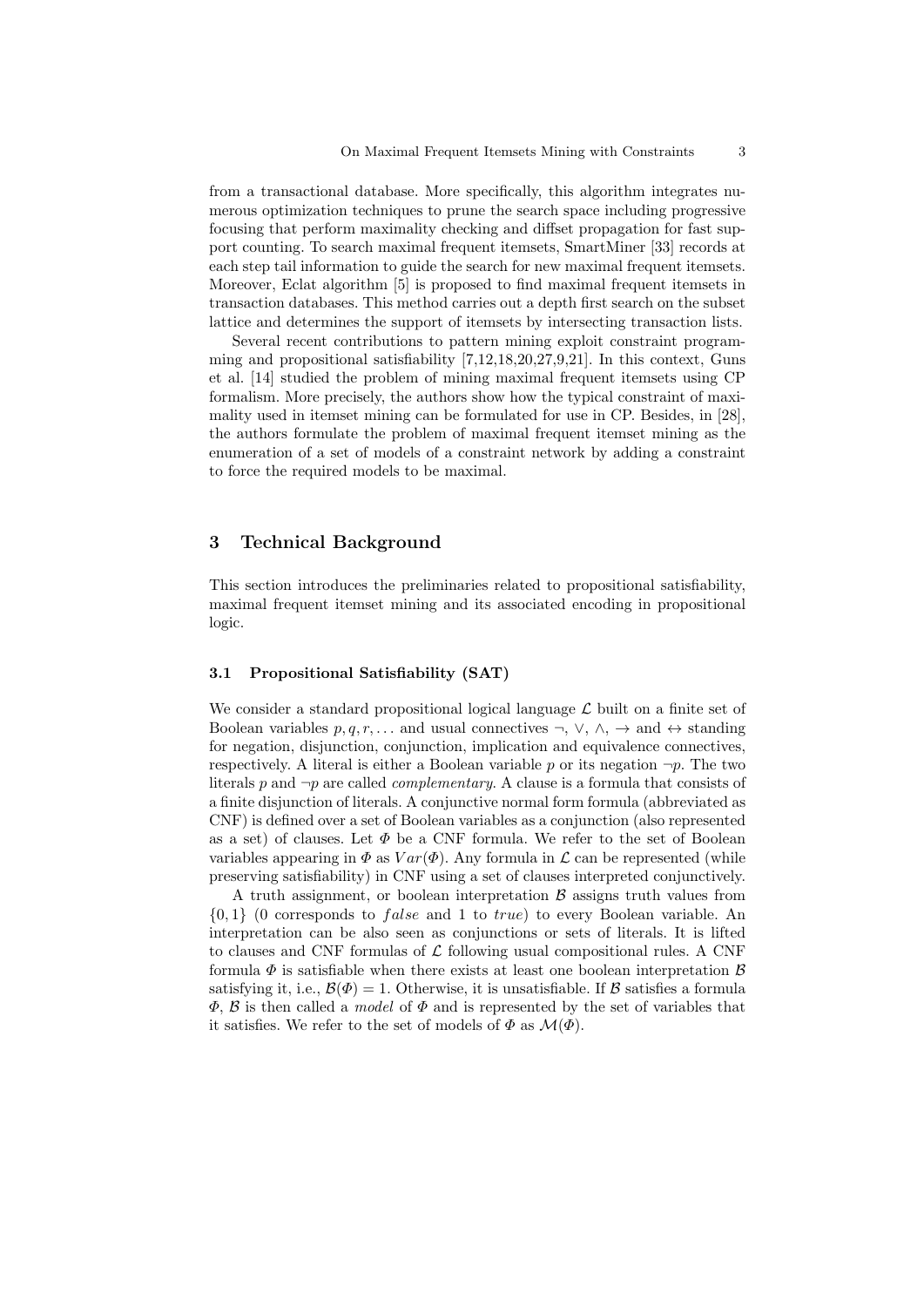SAT is the decision problem of determining the satisfiability of a CNF formula, i.e., whether or not there exists a model of all clauses in the CNF. This well known NP-Complete problem has seen spectacular progress these recent years. Interestingly, state-of-the-art SAT solvers have been shown of practical use, solving real-world instances encoding industrial problems up to millions of variables and clauses. As a consequence, providing SAT encoding for a given problem allows us to benefit from this continous and spectacular progress.

#### 3.2 Frequent Itemset Mining

We are given a set of distinct items (symbols) denoted as  $\Omega = \{a, b, c, \ldots\}$ . transaction database  $\mathcal{D}$  is a set of transactions  $\{t_1, t_2, \ldots, t_n\}$  such that each transaction  $t_i \in \mathcal{D}$   $(i \in [1..n])$  is a subset of  $\Omega$ , i.e.,  $t_i \subseteq \Omega$ . Transactions can represent things such as the supermarket items purchased by a customer during a shopping visit, or the characteristics of a person as described by his or her replies in a census questionnaire. For instance, Table 1 gives a transaction dataset containing seven transactions  $\{t_1, t_2, t_3, t_4, t_5, t_6, t_7\}$  described by five items, which will be used as a running example. Besides, each transaction  $t_i \in \mathcal{D}$  $(i \in [1..n])$  has an associated unique identifier i called TID. A non-null finite subset of items I of  $\Omega$  is more succinctly called an *itemset* (or pattern). An itemset with k items is called a k-itemset. The notation  $I \subseteq t$  will be used to denote that the itemset  $I$  is a subset of the set of items that  $t$  contains. For convenience, we will often directly refer to a transaction as the set of items that it contains.

Classical data mining problems are usually concerned with itemsets that frequently occur in a database of transactions. The number of occurrences of an itemset in a database is commonly referred to as the support of this itemset. Informally, the support of an itemset measures how often an itemset  $X$  occurs in the database. In other words, the support of an itemset is the number of transactions in which that itemset occurs as a subset.

**Definition 1.** Given a transaction database  $D$  and an itemset  $X$ , the cover of  $X$ in D, denoted  $Cover(X)$ , is defined as follows:  $\{J \in \mathcal{D} \text{ and } X \subseteq J\}$ . The support of X in D, denoted Supp $(X)$ , corresponds to the cardinality of Cover $(X)$ , i.e.,  $Supp(X) = |Cover(X)|$ .

*Example 1.* Let us consider the transaction database  $D$  stated in Table 1. There are five different items  $\{a, b, c, d, e\}$  and seven transactions  $\{t_1, t_2, t_3, t_4, t_5, t_6, t_7\}$ . Then, the support of the itemset  $X = abc$  is equal to 2, since X occurs in the transactions  $t_1$  and  $t_2$ .

Given a transaction database  $\mathcal D$  over  $\Omega$  and a minimum support threshold set as  $\lambda$  according to users' preference, the problem of finding the complete set of frequent itemset is called the frequent itemset mining problem defined as:

$$
FI(\mathcal{D}, \lambda) = \{ X \subseteq \Omega \mid Supp(X) \geq \lambda \}.
$$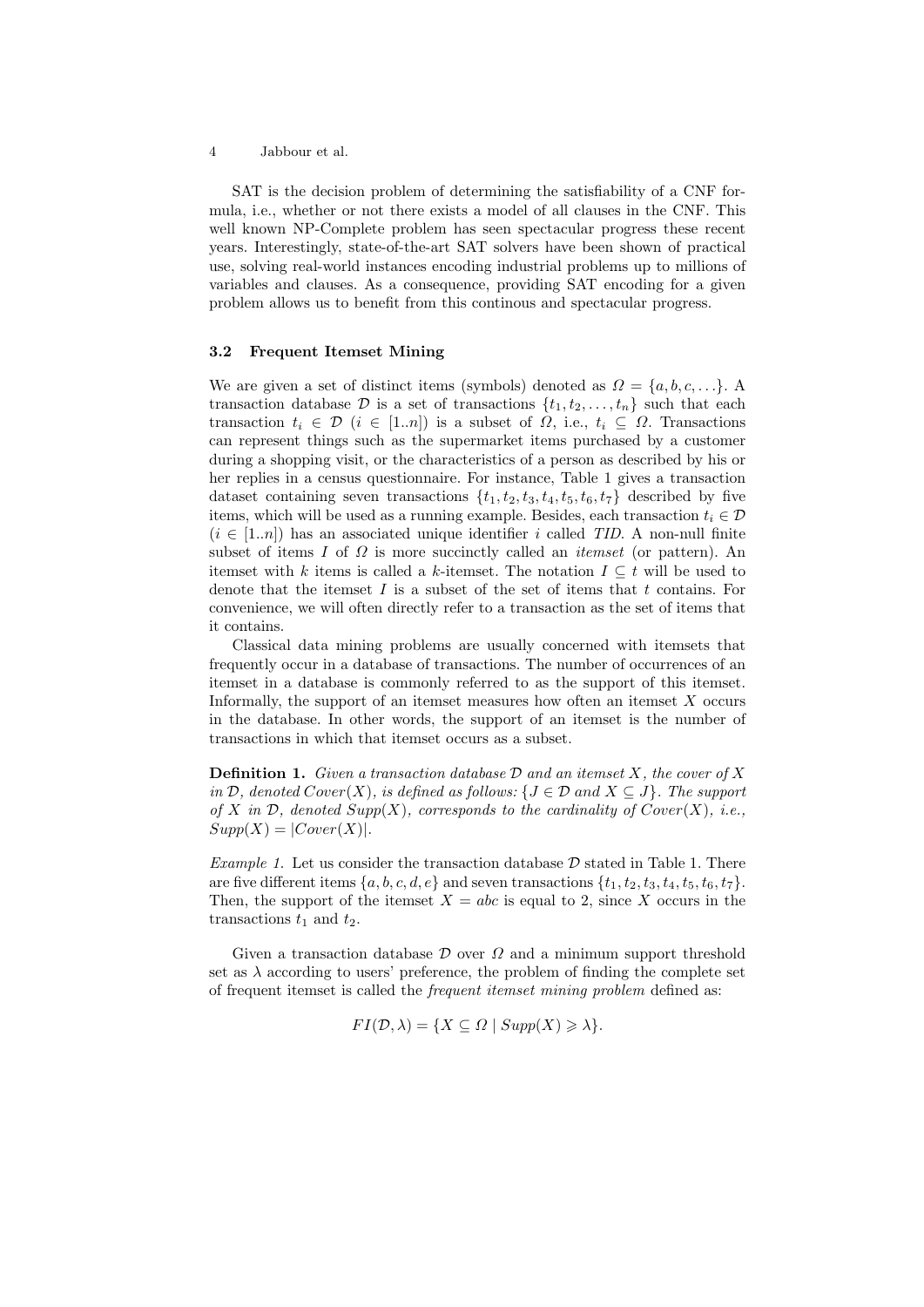| TID            | Itemset          |            |                |                |  |  |
|----------------|------------------|------------|----------------|----------------|--|--|
| tı             | $\boldsymbol{a}$ | b          | $\mathfrak c$  | $\overline{d}$ |  |  |
| t2             | $\overline{a}$   | b          | $\overline{c}$ | $\overline{e}$ |  |  |
| $t_3$          | $\overline{a}$   | e          |                |                |  |  |
| $t_4$          | $\boldsymbol{a}$ | $\epsilon$ | d.             |                |  |  |
| t <sub>5</sub> | $\overline{a}$   | b          |                |                |  |  |
| $t_6$          | b                | d          |                |                |  |  |
| $t_{7}$        | h                | e          |                |                |  |  |

Table 1: A transaction database D

Unfortunately, identifying the complete set of frequent itemsets may lead to a huge number of patterns. In order to overcome this problem, the concept of closed itemsets is afterward proposed.

Definition 2 (Closed Frequent Itemset). Let  $D$  be a transaction database and  $X$  an itemset. Then,  $X$  is a closed itemset if there exists no itemset  $X'$  such that  $X \subseteq X'$ , and  $\forall t \in \mathcal{D}, X \in t \rightarrow X' \in t$ .

That is, enumerating all closed itemsets allows us to reduce the size of the output.

Extracting all the elements of  $FI(D, \lambda)$  can be obtained from the closed itemsets by computing their subsets. Then, we have  $CFI(\mathcal{D}, \lambda) \subseteq FI(\mathcal{D}, \lambda)$ .

Example 2. Let us consider again our example described in Table 1. The set of closed frequent itemsets with the minimal support threshold equal to 2 is:  $CFI(\mathcal{D}, 2) = \{a, d, ab, ae, abc\}.$ 

In order to reduce the large number of extracted closed frequent itemsets, another condensed representation, called maximal frequent itemsets, has been introduced.

**Definition 3 (Maximal Frequent Itemset).** Let  $D$  be a transaction database over  $\Omega$  and  $X \subseteq \Omega$  an itemset. We say that X is a maximal frequent itemset in D given a minimum threshold  $\lambda$ , if  $X \in FI(D, \lambda)$ , and there exists no other itemset Y s.t.  $X \subset Y$  and  $Y \in FI(\mathcal{D}, \lambda)$ .

That is, if the itemset  $X$  is frequent and no superset of  $X$  is frequent, then we say that  $X$  is a maximal frequent itemset. This condensed representation is the one which store most of the information contained in frequent itemsets using less space.

In this work, we are interested in the problem of mining maximal frequent itemsets, abbreviated as MFI. More formally,

 $MFI(\mathcal{D}, \lambda) = \{X \subseteq \Omega \mid Supp(X) \geq \lambda \text{ and } \exists Y \supset X, \text{ s.t. } Y \in FI(\mathcal{D}, \lambda)\}\$ 

Given a transaction database  $\mathcal{D}$ , it is important to note that the set of maximal frequent itemsets is a subset of frequent closed ones, i.e.,  $MFI(\mathcal{D},\lambda) \subseteq$  $CFI(\mathcal{D}, \lambda)$ .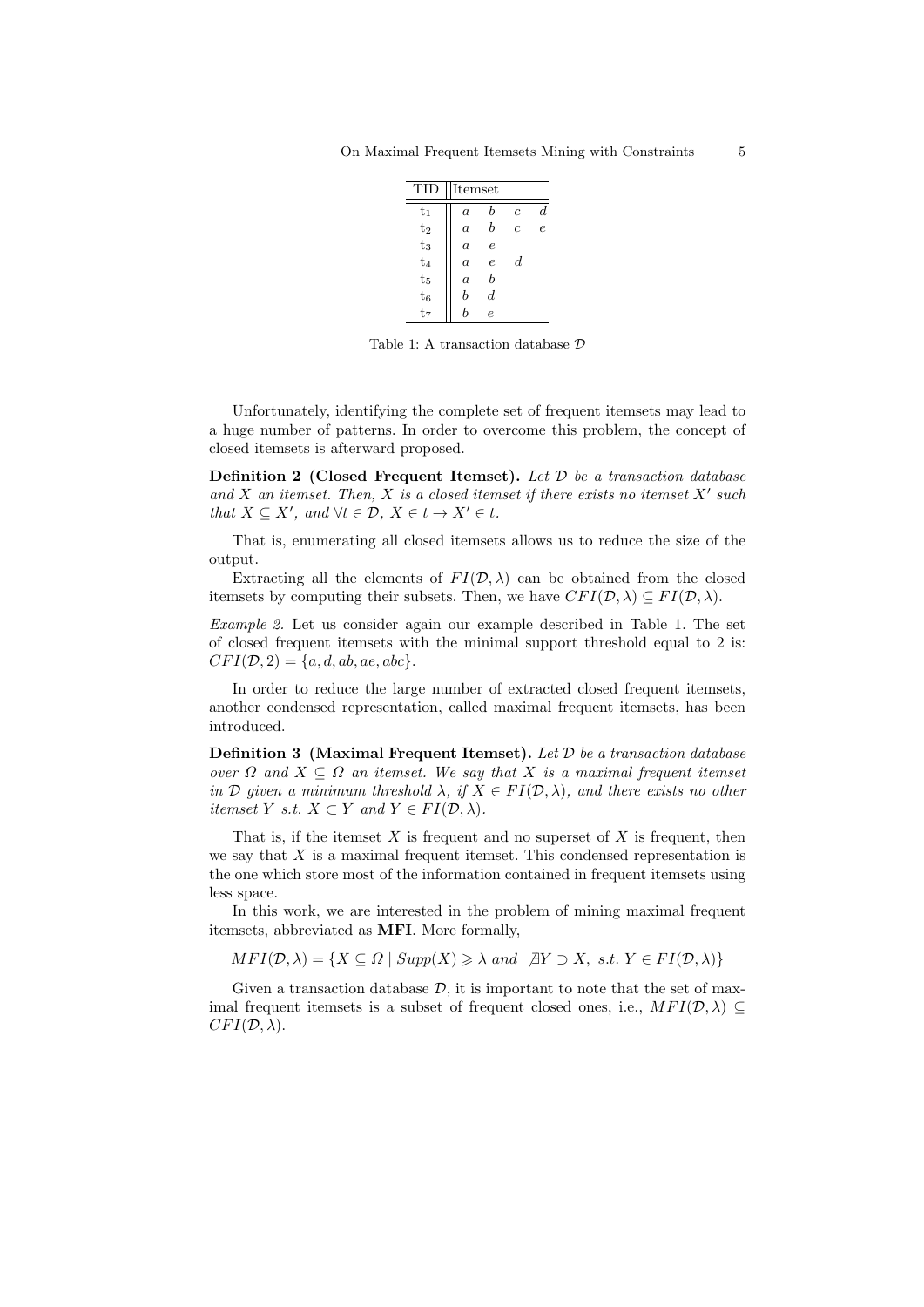#### 3.3 SAT-Based Itemset Mining

This section presents a brief overview of the SAT-based approach for enumerating all frequent itemsets in a transaction database proposed in [16,20]. The authors have shown that such mining task can be encoded as a propositional formula whose models are in bijection with the patterns to be mined.

The basic idea consists in the use of two kinds of propositional variables: the *i-variable*  $p_a$  to represent each item  $a \in \Omega$ , and the *t-variable*  $q_i$  to represent each transaction  $t_i$ .

Next, the SAT encoding is based on the following three CNF formulas built over the previous propositional variables.

$$
\bigwedge_{i=1}^{n} (\neg q_i \leftrightarrow \bigvee_{a \in \varOmega \setminus t_i} p_a) \tag{1}
$$

The first constraint (1) allows to model the transaction database and then to catch the itemsets. So, an itemset appears in a transaction  $t_i$  (i.e.,  $q_i = 1$ ) iff the boolean variables associated to items not involved in  $t_i$  are set to false. Notice that the formula  $(\neg q_i \leftrightarrow \bigvee_{a \in \Omega \setminus t_i} p_a)$  can be translated into the following CNF formula:

$$
\bigwedge_{a \in \Omega \setminus t_i} (\neg q_i \vee \neg p_a) \wedge (q_i \vee \bigvee_{a \in \Omega \setminus t_i} p_a)
$$

$$
\sum_{i=1}^{n} q_i \geqslant \lambda \tag{2}
$$

Constraint (2) allows us to consider the itemsets having a support greater than or equal to the minimum threshold  $\lambda$ . This encoding is defined as a 0/1 linear inequality, usually called *cardinality constraint*. Because of the presence of such constraint in several applications, many efficient CNF encodings have been proposed over the years. Mostly, such encodings try to derive the best compact representation while maintaining constraint propagation (e.g. [19]).

$$
\bigwedge_{a \in \Omega} ((\bigvee_{a \notin t_i} q_i) \vee p_a) \tag{3}
$$

Formula (3) expresses the closure property. Intuitively, if the itemset is involved in all transactions containing the item  $a$ , then  $a$  must be added to the candidate itemset. In other words, when in all the transactions where a does not appear, the candidate itemset is not included, this implies that the candidate itemset appears only in transactions containing the item a. Consequently, to be closed, the item a must be added to the final candidate itemset.

The main advantage of the SAT-based approach is its ability to easily integrate other user constraints. For instance, enumerating itemsets of size at most k can be expressed by simply adding the linear constraint  $\sum_{a \in \Omega} p_a \leq k$ .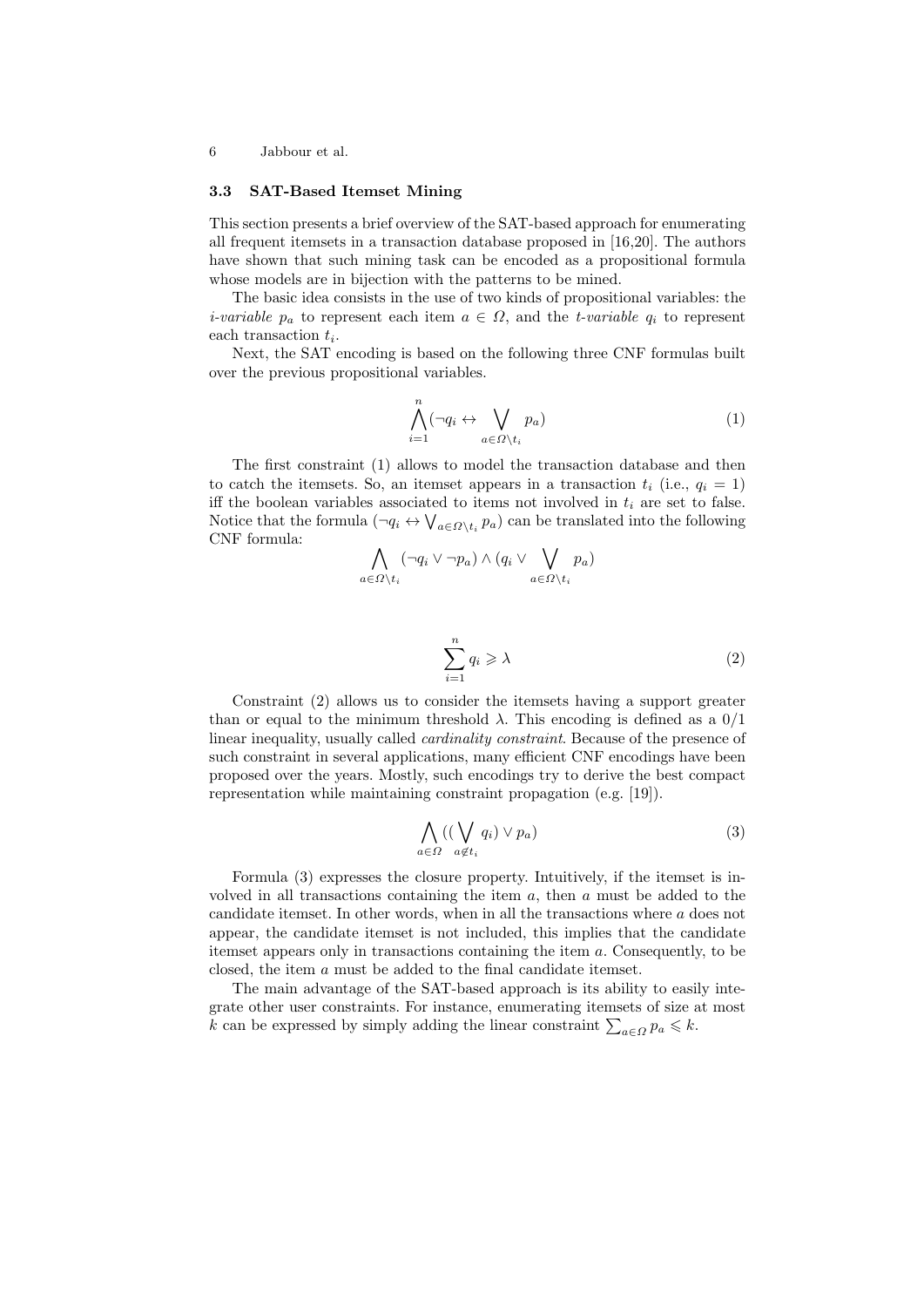#### 4 SAT-based Approach for Efficient MFI Mining

In this section, we introduce our SAT-based formuation that enables us to specify in term of constraints maximal frequent pattern mining problem. Given a transaction database and a user specified threshold value, our goal is to provide a simple and efficient way to model and enumerate all maximal frequent itemsets.

As mentioned in Section 3.2, an itemset  $X$  is maximal if  $X$  is frequent and each superset of X is not frequent. Clearly, this requirement can be expressed by the following constraint:

$$
\bigwedge_{a \in \Omega} \neg p_a \to (\sum_{t_i \mid a \in t_i} q_i < \lambda) \tag{4}
$$

That is, formula (4) expresses that if the item  $a$  is not added to the final candidate itemset  $X$ , this means that the occurrence frequency of  $X$  in the transactions containing a is lower than the minimum threshold  $\lambda$ . Notice that the constraint (4) represents a conditional cardinality constraint.

Interestingly, we can naturally translate the formula (4) to a Pseudo Boolean  $constraint<sup>1</sup>$  as follows:

$$
\bigwedge_{a \in \Omega} (( (\lambda - Supp(\{a\}) - 1) \times \neg p_a + \sum_{t_i | a \in t_i} q_i) < \lambda) \tag{5}
$$

In the literature, various approaches proposed different efficient encodings of Pseudo Boolean constraints as CNF formula [1,11,31]. This transformation can be useful if the number of items and their associated transactions are small. Unfortunately, it is ineffective for large datasets, since it can lead to large CNF formulas. Indeed, each item will be associated with a Pseudo Boolean constraint (5). Consequently, the weakness of SAT-based approaches resides in the size of the encoding, which for large formulas can outgrow available memory or can make SAT solving otherwise inefficient.

Alternatively, another way to manipulate such Pseudo Boolean constraints is to associate a propagator to each constraint of the form (5), as done in constraint programming. However, this case can be challenging since we have to go through each constraint at each decision to check the satisfiability of such constraints.

In order to avoid the addition of conditional cardinality constraints to our initial encoding, we propose in the sequel an original method that allows to insert additional clauses in an incremental manner, throughout the search process, with the aim of ensuring that the found models correspond exactly to the maximal frequent itemsets of the given transaction database. For this purpose, we consider as our SAT solver a DPLL-like procedure that firstly assigns the i-variables. To illustrate our approach, we assume that the solver assigns the truth value true

<sup>&</sup>lt;sup>1</sup>A pseudo Boolean constraint over boolean variables is defined by  $\sum_i c_i l_i \triangleright k$  where  $c_i$  are the coefficients, k an integer constant,  $l_i$  are literals and  $\triangleright$  is one of the operators  $\{=\,<,\leq,>,\geq\}.$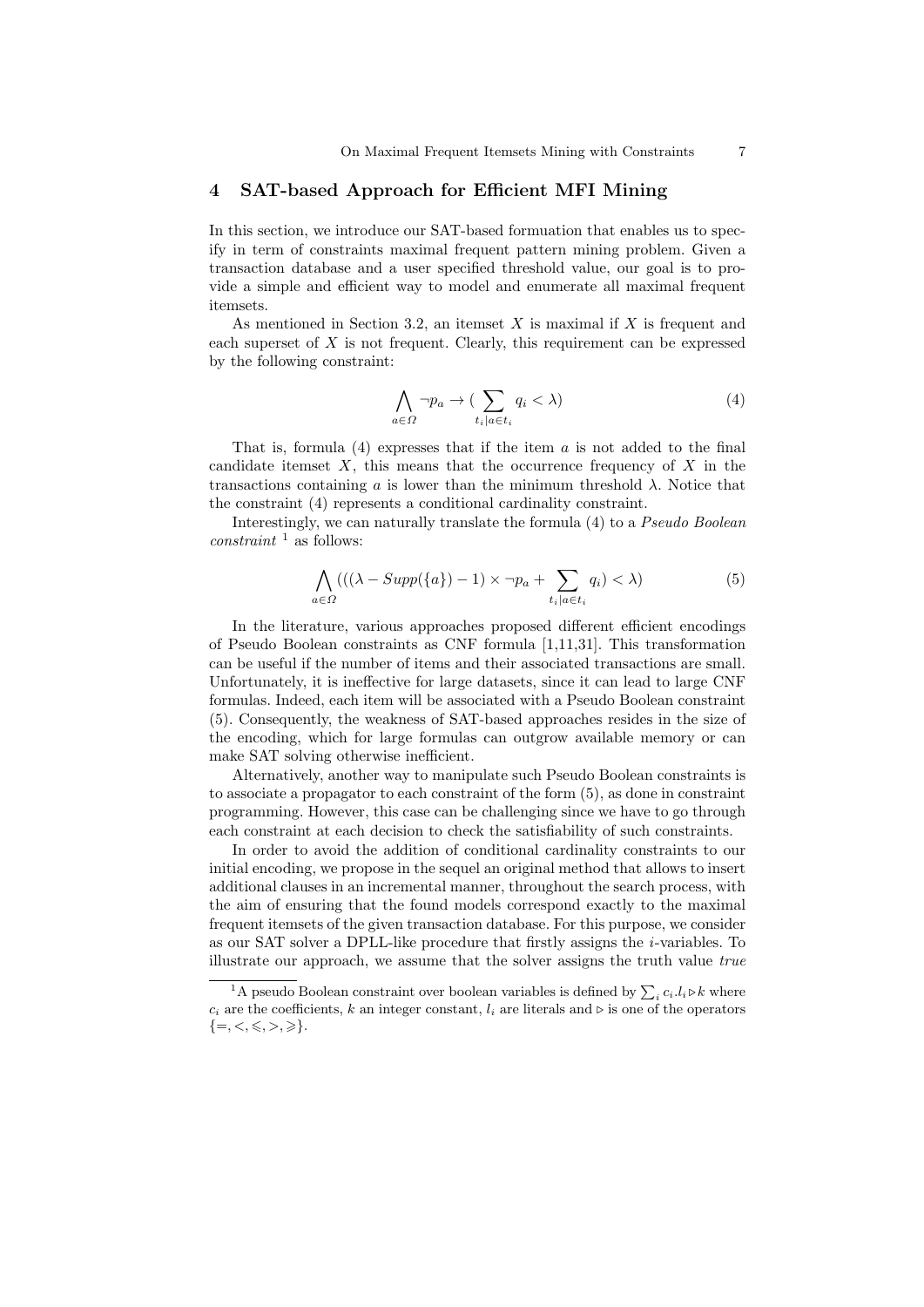to the i-variables. Let us refer to a given model of the CNF formulas encoding the FIM task as  $\mathcal{B}$ , and  $P(\mathcal{B}) = \{a \mid \mathcal{B}(p_a) = 1\}$  will denote the corresponding frequent itemset. Clearly, the first found model  $\beta$  corresponds to a maximal frequent itemset  $P(\mathcal{B})$ . In fact, assigning to true the *i*-variables is a way to derive a maximal itemset.

Now, in order to discard retrieving a model  $\mathcal{B}'$  such that  $P(\mathcal{B}') \subset P(\mathcal{B})$ , one need to eliminate (or block) all itemsets  $X \subset P(\mathcal{B})$ . To do so, it is sufficient to add the blocking clause  $C = (\bigvee_{a \in \Omega \setminus P(\mathcal{B})} p_a)$  to the original encoding. The solver can then backtrack and explore new search space by performing positive assignment of the i-variables.

So, the main idea of our approach consists in adding blocking clauses every time a model is found. It is worth to remark that such clauses are composed of the literals that are assigned to false under the current assignment. This means that such clauses are false before backtracking. In order to enumerate more effectively the set of all maximal frequent itemsets, one need to take the level of literals of each blocking clause  $C$  into account to backtrack at the adequate level. This can be seen as a new form of clause learning.

For real-word problems, the items not taking part in each transaction  $t_i$  are generally more numerous than those involved in  $t_i$ , i.e.,  $|t_i| \leqslant |\Omega \setminus t_i|$ . Consequently, each blocking clause  $C$  used to discard non-maximal itemsets can be large. For example, let us suppose that the current itemset appears in the transaction  $t_i$ . Clearly, the clause C can be written as  $C = \begin{pmatrix} 1 & 1 \\ 0 & 1 \end{pmatrix}$  $a \in t_i \backslash P(\mathcal{B})$  $p_a \vee \Box \bigvee$  $a \in \Omega \backslash t_i$  $p_a$ ).

On the other hand, using the constraint  $(1)$ , the size of C can be considerably reduced by rewriting it as  $C = ($  $a \in t_i \backslash P(\mathcal{B})$  $\bigvee$   $p_a \vee \neg q_i$ ).

Additionally, we can choose the most suitable clause  $C$  by choosing the smallest transaction  $t_i$  containing  $P(\mathcal{B})$ . Roughly speaking, the size of the blocking clause C clearly depends on the choice of the transaction  $t_i$ .

Example 3. Let us consider the transaction database depicted in Table 1. We further assume a minimum threshold  $\lambda = 2$ . Now, suppose that the SAT solver chooses the following variables ordering during the search process:  $p_a$ ,  $p_b$ ,  $p_c$ ,  $\neg p_d$ , and  $\neg p_e$  (see the search tree depicted by Figure 1). Then, a first model  $\mathcal{B} = \{p_a, p_b, p_c, \neg p_d, \neg p_e\}$  can be obtained by assigning  $p_a$  at level 1,  $p_b$  at level 2, and  $p_c$  at level 3. Hence, the added blocking clause is  $C = (p_d \vee p_e)$ . In this case, the solver must backtrack to the level 2 since C becomes falsified in level 3 and causes a conflict.

Next, we show the potential behind using blocking clauses in order to significantly improve the mining efficiency. Let us first remark that the blocking clauses involve positive *i*-variables. More specifically, let  $C = (p_{a_1} \vee \dots \vee p_{a_k})$ be a blocking clause. According to the constraint  $(1)$ , each item  $a_i$  is involved in many negative binary clauses of the form:

$$
\bigwedge_{t_j \in \mathcal{D}|a_i \notin t_j} (\neg p_{a_i} \lor \neg q_j)
$$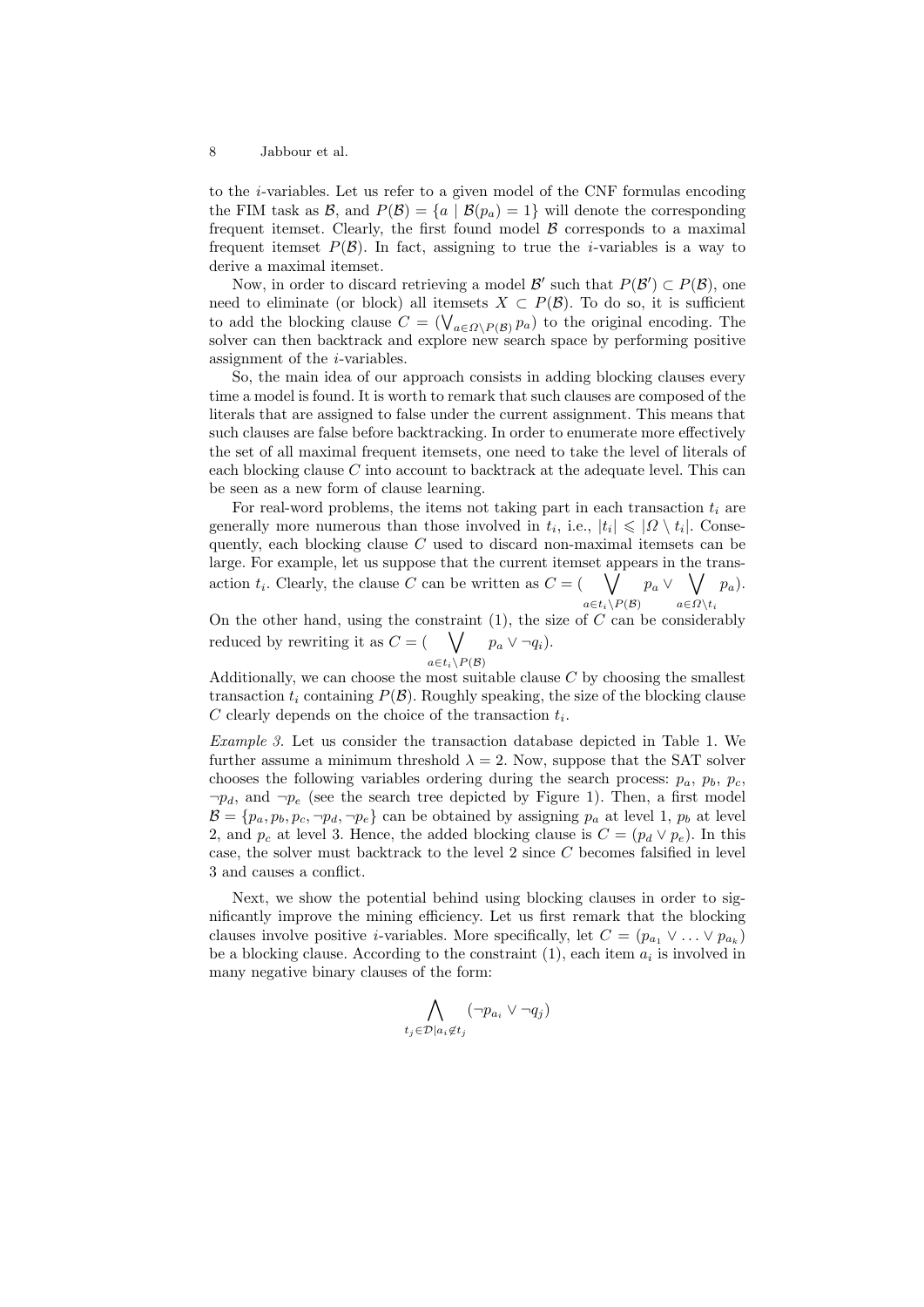

Fig. 1: Search tree of Example 3

Now, one of the most known form of resolution called hyper binary resolution  $[17]$  can be applied between C and the previous set of negative binary clauses clauses. This gives us the following general constraint of the form:

$$
\bigwedge_{i_1 \notin Cover(\{a_1\})\ldots i_k \notin Cover(\{a_k\})} (\neg q_{i_1} \lor \ldots \lor \neg q_{i_k})
$$
\n
$$
(6)
$$

Interestingly enough, the constraint  $(6)$  involves only negative clauses (i.e., disjunction of negative literals) over t-variables. These clauses can help improving the efficiency of the frequency constraint (2) by requiring that at least one of the *t*-variables  $\{q_{i_1}, \ldots, q_{i_k}\}\$  must be false. Unfortunately, when the length of C is large, a great number of clauses can be derived by hyper binary resolution, which leads to excessive space complexity that might slowdown the solver. An alternative is to limit the application of hyper binary resolution to the case where the derived clauses are relevant or of small size. For efficiency reason, we consider the case where the constraint (6) gives rise to a unit clause:

$$
\bigwedge_{i \notin \bigcup_{1 < j < k} \text{Cover}(\{a_j\})} (\neg q_i) \tag{7}
$$

Intuitively, the constraint (7) aims to exclude each transaction that does not contain none of the  $i$ -variables of the blocking clause  $C$ . Indeed, any  $t$ -variable that do not belong to  $\bigcup_{1 \leq j \leq k} Cover(\lbrace a_j \rbrace)$  must be assigned to false by unit propagation. In fact, the clause  $C = (p_{a_1} \vee \ldots \vee p_{a_k})$  requires that at least one of its literal must be true and consequently the transactions not involving none of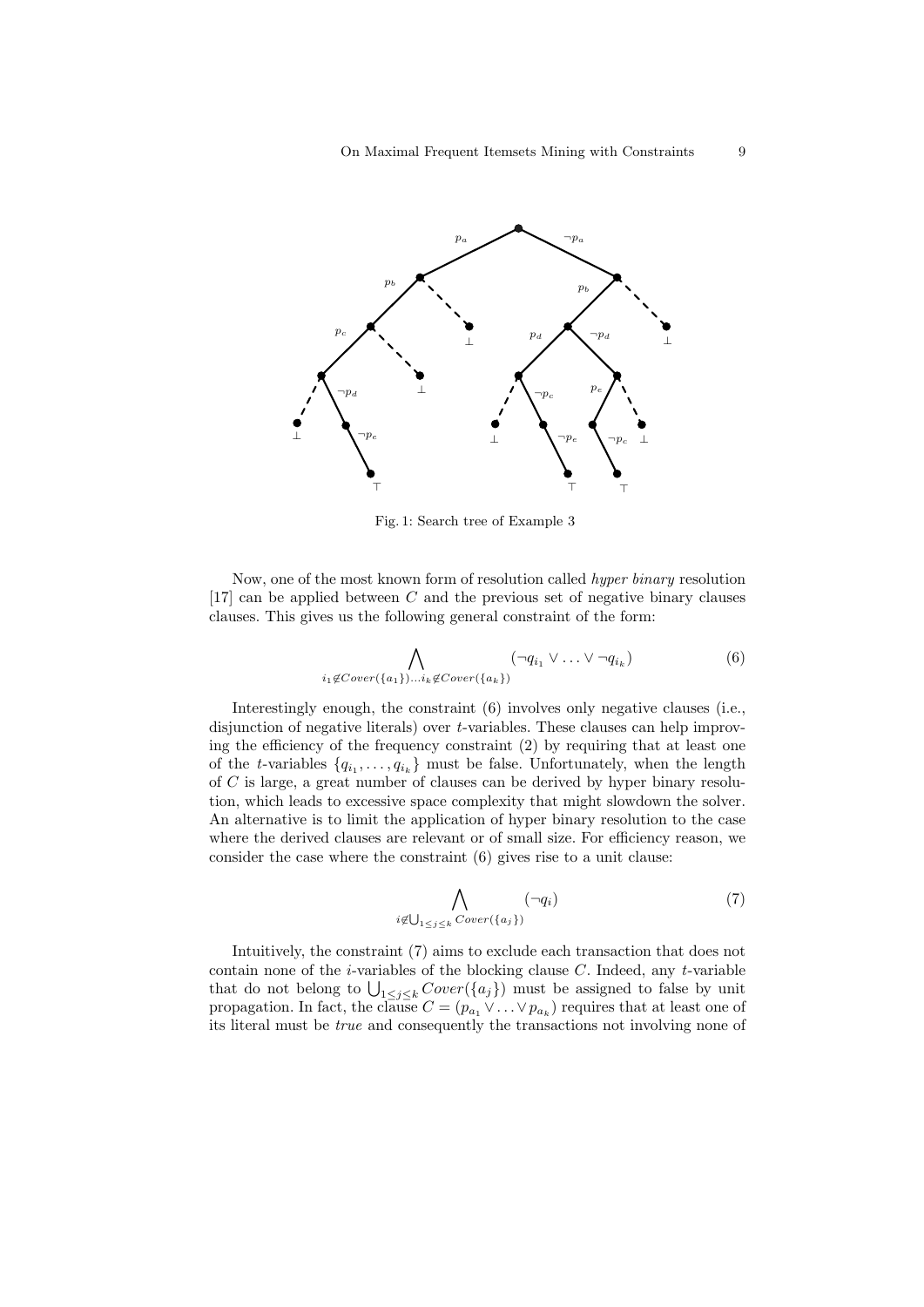items corresponding to literals of C must be assigned to false. Doing so, we are able to effectively improve the resolution process when  $\bigcup_{1 \leq j \leq k} Cover(\lbrace a_j \rbrace) \neq \emptyset$ .

Example 4. Let us take the transaction database of Example 1. Assume that the first found model is  $\{p_a, p_b, p_c, \neg p_d, \neg p_e\}$ . Then, using the blocking clause  $(p_d \vee p_e)$  and the constraint (7), we deduce that  $q_5$  and  $q_6$  must be assigned to false.

As mentioned previously, our method requires the addition of a blocking clause once a model is found. Then, the maximum number of blocking clauses that can be added is equal to the number of maximal frequent itemsets. Fortunately, even if the number of added blocked clauses might be large, the experiments show that it is feasible in practice.

Let us now present our general SATMax algorithm for SAT-based MFI enumeration task. To summarize the idea behind Algorithm 1, we first encode the closed frequent itemset mining task, then we use a DPLL-like algorithm, while adding a blocking clause each time a model is found. In this way, the models are restricted to those corresponding to maximal frequent itemsets in the given transaction database.

At first, our algorithm encodes the closed frequent itemsets mining task  $CFI(\mathcal{D}, \lambda)$  into CNF (line 1). Then, a DPLL procedure is called. It iteratively picks an i-variable (line 22), assigns it to true and performs unit propagation (line 5). Then, we can distinguish two cases: (1) when a conflict occurs (line 6), in this case if the level of the conflict is 0, the enumeration terminates and the set of MFI is returned. Otherwise, a simple backtrack is performed; (2) when there is no conflict. Here, the procedure continues by checking the satisfiability of the frequency constraint (line 15). Then, the same later steps are performed. If all the i-variables are assigned without conflict, then a model is found and a maximal frequent itemset is extracted (line 16). Then, a blocking clause is built (line 17) and analyzed (line 18) to determine the backtracking level. A backtracking is performed accordingly and the procedure loops.

Proposition 1 (Correctness). SATMax returns all and only the maximal frequent itemsets in the given transaction database.

#### 5 Experimental Validation

In this section, we evaluate the performance of SATMax. Our mining solver is implemented using a model enumeration MiniSAT solver based on the DPLL (Davis-Putnam-Logemann-Loveland) procedure [8], as described in Algorithm 1. All our experiments were performed on a 2.66 Ghz Intel Xeon quad-core PC with 32GB of memory, running Ubuntu Linux.

In our SATMax algorithm, the *i*-variables are firstly assigned. Note that our SAT solver does not branch on  $t$ -variables. In fact, the  $i$ -variables constitute a strong backdoor, i.e., the t-variables are boolean functions of i-variables (constraint (1)). In our algorithm, each time a model is found, we add a blocking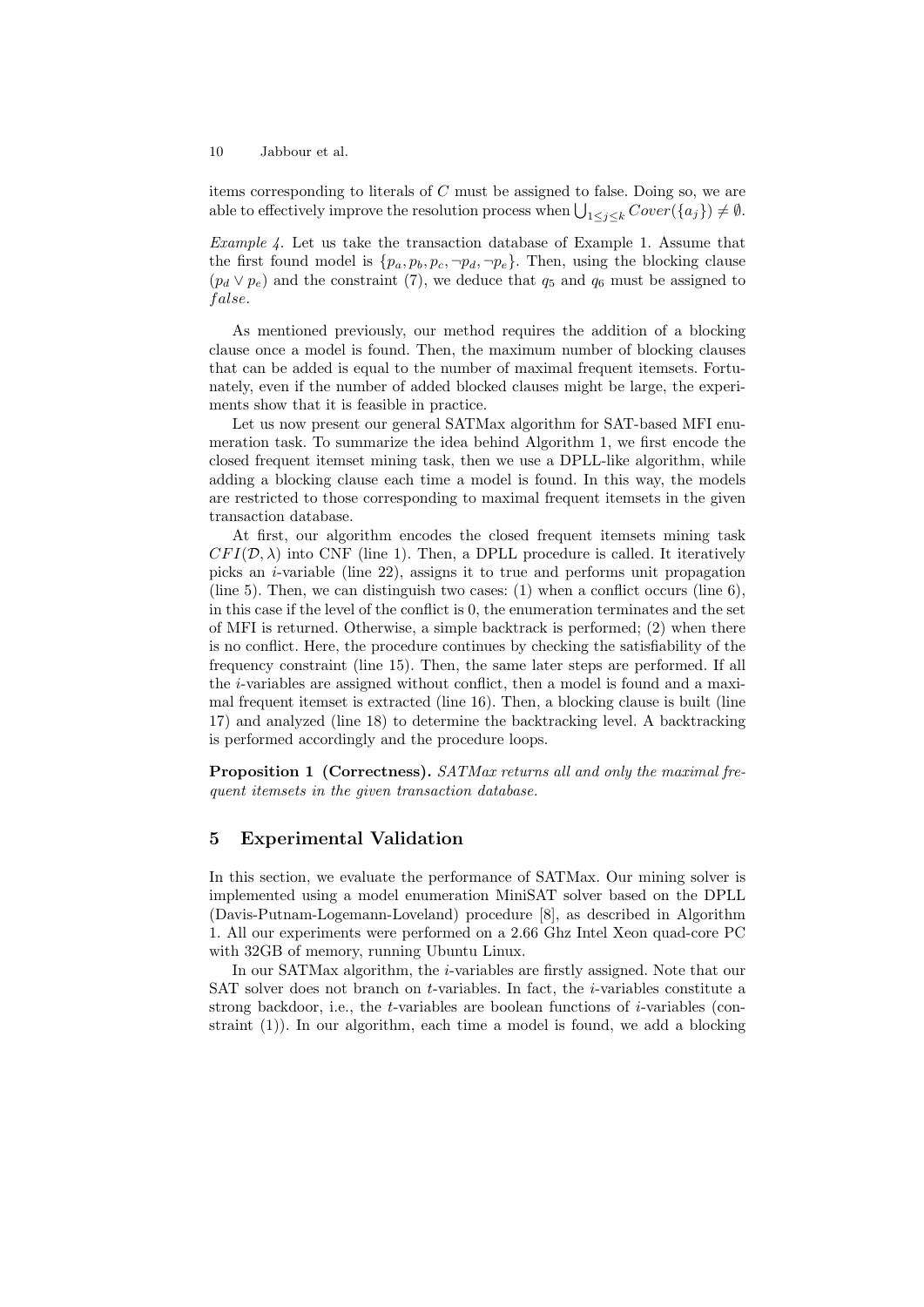| <b>Algorithm 1:</b> SAT-based MFI enumeration (SATMax)                                        |  |  |  |  |  |  |
|-----------------------------------------------------------------------------------------------|--|--|--|--|--|--|
| <b>Input:</b> $\mathcal{D}$ : a transaction database, $\lambda$ : a minimum support threshold |  |  |  |  |  |  |
| <b>Output:</b> $M$ : maximal frequent itemsets of $D$                                         |  |  |  |  |  |  |
| $1 \Phi \leftarrow encodeCFI(\mathcal{D}, \lambda);$                                          |  |  |  |  |  |  |
| $2 \mathcal{B} = \emptyset$ :<br>/* Current interpretation */                                 |  |  |  |  |  |  |
| $3 \mathcal{M} = \emptyset$ :<br>/* Set of Maximal Frequent Itemsets */                       |  |  |  |  |  |  |
| 4 while $(true)$ do                                                                           |  |  |  |  |  |  |
| $C = \text{propagate}(\Phi);$<br>5                                                            |  |  |  |  |  |  |
| if $(C=null)$ then<br>6                                                                       |  |  |  |  |  |  |
| if $(decisionLevel == 0)$ then return M;<br>7                                                 |  |  |  |  |  |  |
| backtrack();<br>8                                                                             |  |  |  |  |  |  |
| else<br>9<br>if $\left(\sum_{i=1}^n q_i < \lambda\right)$ then                                |  |  |  |  |  |  |
| 10<br>if $(decisionLevel == 0)$ then return M;                                                |  |  |  |  |  |  |
| 11<br>else<br>12                                                                              |  |  |  |  |  |  |
| backtrack();<br>13                                                                            |  |  |  |  |  |  |
| end<br>14                                                                                     |  |  |  |  |  |  |
| if $(Satisfiable(\Phi) == true)$ then<br>15                                                   |  |  |  |  |  |  |
| $M = M \cup \{B \cap \Omega\};$<br>16                                                         |  |  |  |  |  |  |
| $C \leftarrow \bigvee_{a \in \Omega} \square_{p_a \in \mathcal{B}} p_a;$<br>17                |  |  |  |  |  |  |
| $\Phi \leftarrow \Phi \wedge C$ ;<br>18                                                       |  |  |  |  |  |  |
| $k \leftarrow analyze(C);$<br>19                                                              |  |  |  |  |  |  |
| backtrackUntil $(k)$ ;<br>20                                                                  |  |  |  |  |  |  |
| else<br>21                                                                                    |  |  |  |  |  |  |
| $selectVariable(\Phi);$<br>22                                                                 |  |  |  |  |  |  |
| end<br>23                                                                                     |  |  |  |  |  |  |
| end<br>24                                                                                     |  |  |  |  |  |  |
| 25 end                                                                                        |  |  |  |  |  |  |
|                                                                                               |  |  |  |  |  |  |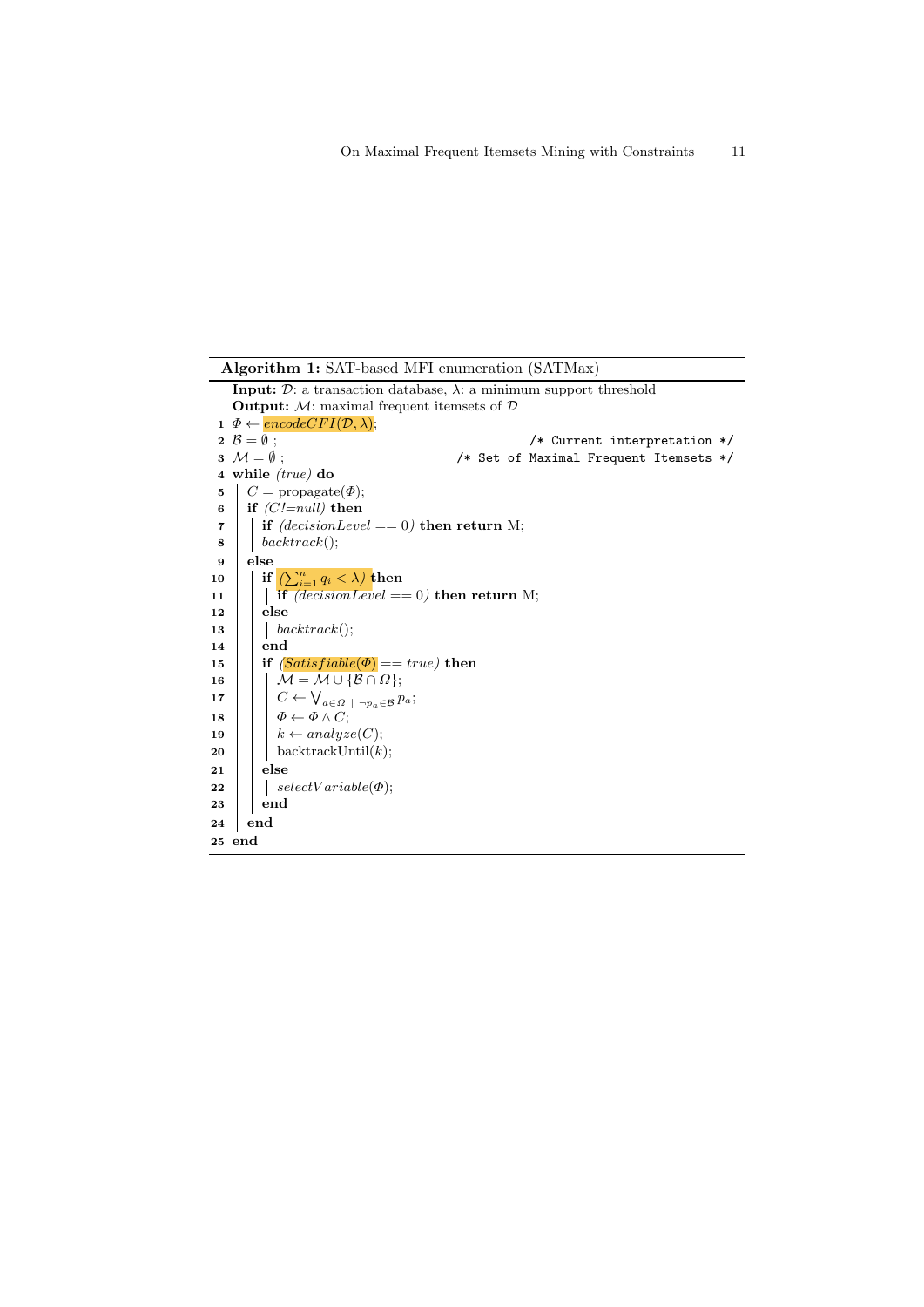clause and perform a backtracking after analyzing the blocking clause as described in Section 4. For the variable ordering heuristic, we follow the one used in [10]. We empirically evaluated our novel approach using different datasets coming from FIMI <sup>2</sup> and CP4IM <sup>3</sup> repositories. A CPU time limit is fixed to 1200 seconds per instance. We also use the symbol (-) in Table 2 to mention that the algorithm is not able to scale on the considered dataset under the time limit. In our experiments, we considered different minimum support threshold values. For baseline comparison, we retain the dedicated algorithm Eclat [5] and also DMCP [24], a custom CP bitvector solver. For each method, we report the time needed to enumerate all MFI. Table 2 summarizes our empirical results.

While conducting experiments comparing the three different algorithms, we observed that the performance can vary significantly depending on the dataset characteristics and especially the minimum support threshold values. In many cases our SATMax solver is able to compute all MFI, and improves or meets the dedicated solver Eclat. More interesting enough, SATMax achieves better performances than the CP-based baseline on most considered datasets. In addition, on BMS-WebView-1 we find that SATMax is significantly faster than DMCP for all the considered support threshold values. For the dataset accidents, our approach outperforms considerably DMCP. Moreover, for some minimum support threshold values, DMCP fails to get the maximal frequent itemsets in some instances under the time limit.

Compared with the specialized solver Eclat, this latter is generally the best. Nevertheless remarkably, for some dataset and minimum support threshold values our approach outperforms Eclat. This is the case for connect, pumsb and accidents when the minimum threshold becomes smaller, Eclat becomes worst.

Finally, we run our SATMax solver on large problem instances to evaluate its robustness and scalability. For this, we used the kosarak instance containing 990002 transactions. We find that DMCP for such dataset is not able to scale for all the minimum support threshold values under the time limit. Interestingly, SATMax enumerates all MFI for the different support values.

Overall, on maximal frequent itemsets task, the results seem to strongly suggest that SATMax is very promising.

Finally in Figure 2, we compare the number of closed and maximal frequent itemsets for some datasets when the minimum support threshold is varied. We have observed that the number of maximal frequent itemsets is limited relatively to closed ones. For the considered datasets, the maximal frequents itemsets does not exceed 10% of closed frequent patterns. More interesting enough, this number can be much more limited. This is the case for connect and kosarak datasets.

#### 6 Conclusion

In this paper, we presented an efficient and scalable approach for computing all maximal frequent itemsets using propositional satisfiability. Based on the closed

 $^{2}$ http://fimi.ua.ac.be/data/

 $^3$ http://dtai.cs.kuleuven.be/CP4IM/datasets/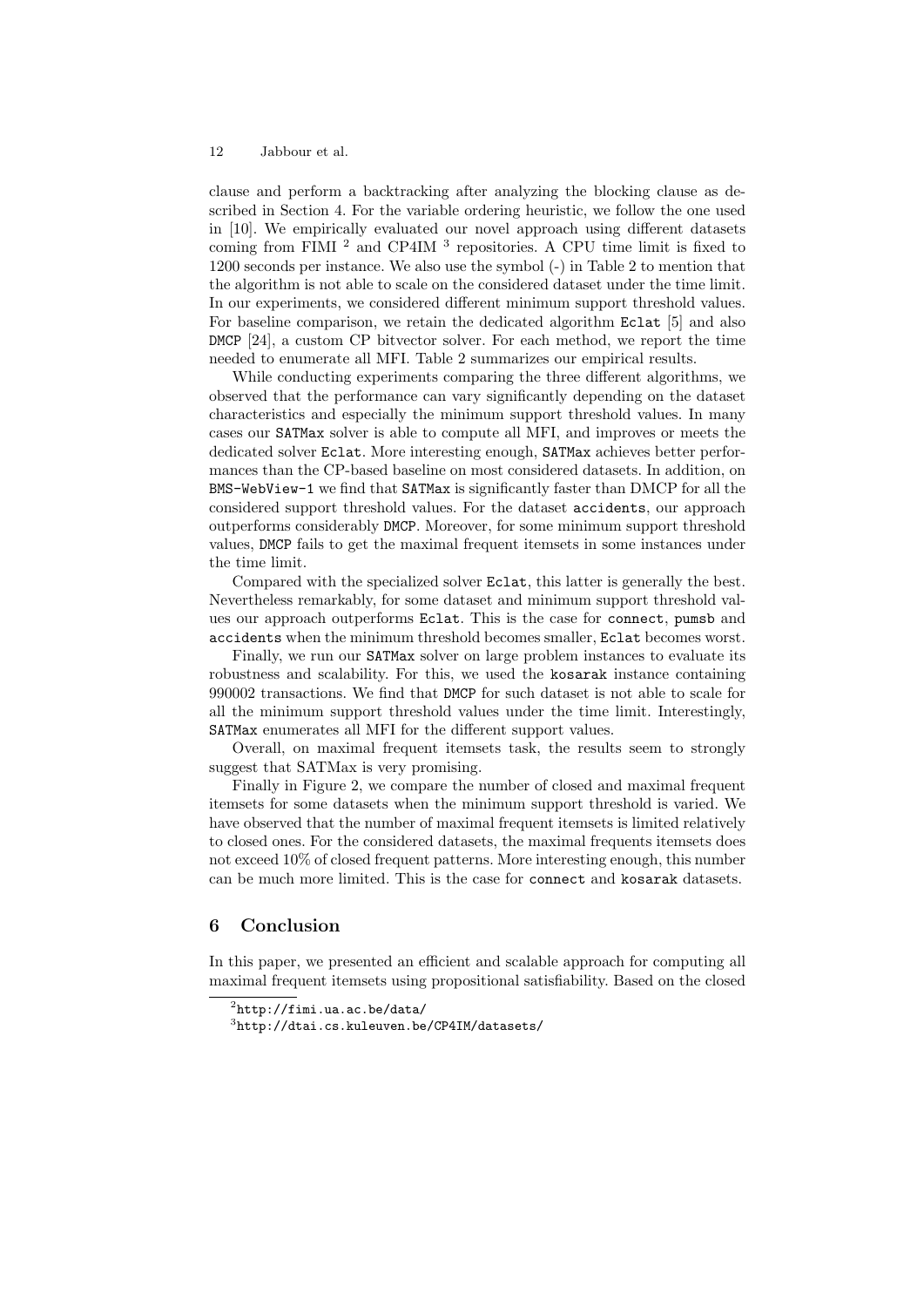| instance (#item, #trans, density) | min_supp     | Eclat        | DMCP                     | <b>SATMax</b> |
|-----------------------------------|--------------|--------------|--------------------------|---------------|
|                                   | $\lambda$    | time(s)      | time(s)                  | time(s)       |
|                                   | 2000         | 0.11         | 0.09                     | 0.28          |
|                                   | 1500         | 1.09         | 1.44                     | 0.52          |
| chess $(75, 3196, 49\%)$          | 1000         | 5.67         | 10.56                    | 3.75          |
|                                   | 500          | 33.35        | $104.56\,$               | 85.46         |
|                                   | 40000        | 0.29         | 1.29                     | 5.14          |
|                                   | 30000        | 0.66         | 2.11                     | 6.06          |
| connect (129, 67558, 35.62%)      | 20000        | 3.4          | 4.65                     | 9.22          |
|                                   | 10000        | 36.83        | 90.95                    | 22.21         |
|                                   | 5000         | 94.46        | $\overline{\phantom{0}}$ | 51.38         |
|                                   | 3000         | 2.52         |                          | 30.00         |
| kosarak (41267, 990002, 0.01%)    | 2500         | $3.08\,$     |                          | 32.96         |
|                                   | 2000         | 7.97         | $\overline{\phantom{0}}$ | 42.94         |
|                                   | 1500         | 31.52        | $=$                      | 59.03         |
|                                   | $1000\,$     | 67.96        |                          | 100.31        |
|                                   | 40000        | 0.30         | 2.92                     | $5.51\,$      |
| pumsb (2113, 49046, 3%)           | 35000        | 1.05         | 11.43                    | 6.44          |
|                                   | 30000        | 3.48         | 32.71                    | 11.23         |
|                                   | 25000        | 89.29        | 473                      | 49.66         |
|                                   | 20000        | 878.02       | $\equiv$                 | 202.71        |
|                                   | 400          | 0.29         | 1.67                     | $1.87\,$      |
| retail (16470, 88162, 0.06%)      | 350          | 0.26         | 1.19                     | 2.62          |
|                                   | 300          | 0.33         | 1.48                     | 2.68          |
|                                   | 250          | 0.58         | 2.34                     | 2.09          |
|                                   | 200          | 1.19         | 3.67                     | 4.95          |
|                                   | 500          | 0.21         | 1.77                     | 2.88          |
| T10I4D100K (870, 100000, 1.0%)    | 400          | 0.22         | 1.87                     | 3.28          |
|                                   | 300          | 0.24         | 2.48                     | 4.14          |
|                                   | 200          | 0.28         | 3.63                     | 5.62          |
|                                   | 100          | 0.32         | 6.44                     | 12.43         |
|                                   | 10000        | 0.45         | 1.09                     | 2.73          |
| T40I10D100K (8942, 100000, 4.31%) | 8000         | 0.62         | 0.93                     | 4.03<br>6.53  |
|                                   | 6000<br>4000 | 1.06<br>1.85 | 1.68<br>3.03             | 9.48          |
|                                   | 2000         | 3.50         | 7.72                     | 21.53         |
|                                   | 48           | 0.07         | 20.51                    | 2.94          |
|                                   | 36           | 0.22         | 195.68                   | 5.56          |
| BMS-WebView-1 (497, 59602, 0.5%)  | 34           | 0.28         | 335.13                   | 7.05          |
|                                   | $32\,$       | 0.36         | 553.39                   | 7.43          |
|                                   | 30           | 0.49         | 1049.28                  | 7.14          |
|                                   | 100000       | 12.92        | 33.59                    | 54.73         |
|                                   | 80000        | 46.41        | 50.22                    | 92.29         |
| accidents (468, 340183, 7%)       | 60000        | 128.85       | 407.75                   | 174.34        |
|                                   | 40000        | 324.49       |                          | 361.40        |
|                                   | 20000        | 1206.27      |                          | 994.07        |
|                                   |              |              |                          |               |

Table 2: Maximal Itemsets: SATMax vs Eclat vs DMCP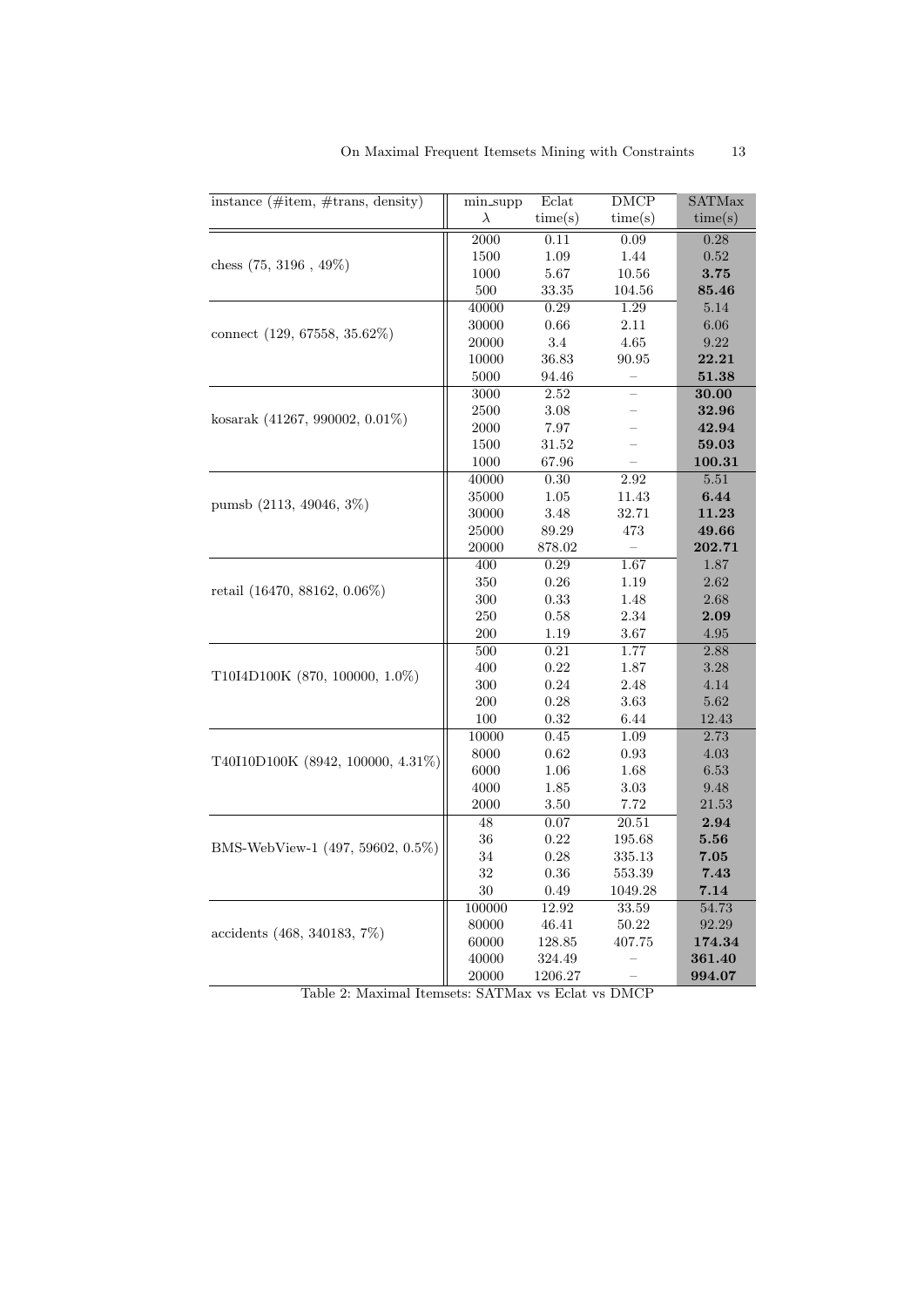

frequent itemset SAT encoding, an original DPLL-based model enumeration algorithm combined with clauses learning from models allows us to restrict the models to maximal frequent itemsets. Experimental results on several datasets have shown that our approach is very effective compared to Eclat and DMCP, a specialized and CP-based algorithms, respectively. Interestingly, our approach allows us reduce the size of the encoding by avoiding the integration of the maximality constraints.

As a future work, we plan to pursue our investigation in order to improve MFI task using propositional satifiability. For example, it would be interesting to parallelize our SATMax based approach. Finally, clause learning, an important component for the efficiency of modern SAT solvers, admits several limitations in the context of model enumeration. An important issue is to study how such pivotal mechanism can be efficiently integrated when maximal itemset generation is considered.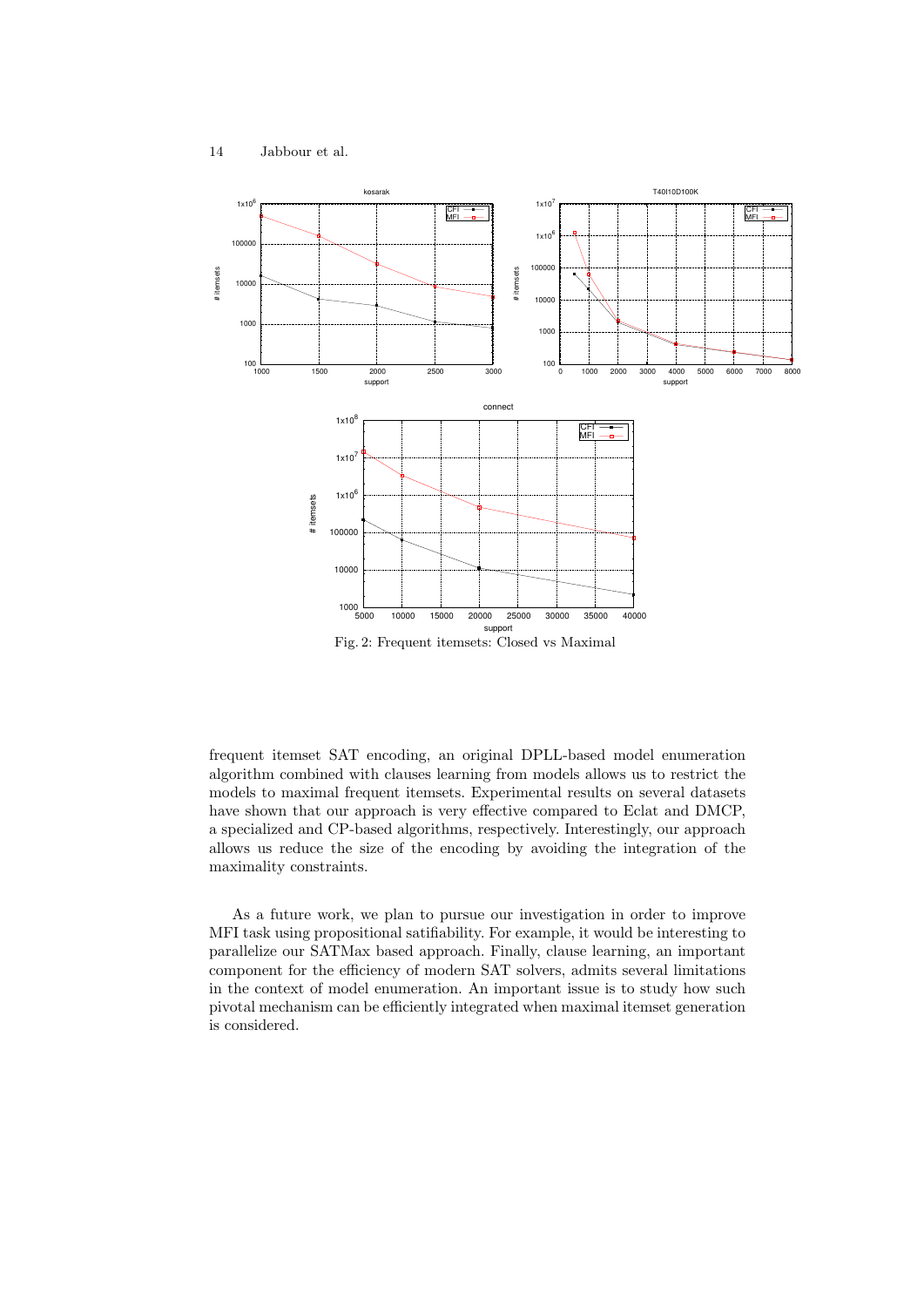#### References

- 1. I. Abío, R. Nieuwenhuis, A. Oliveras, E. Rodríguez-Carbonell, and V. Mayer-Eichberger. A new look at bdds for pseudo-boolean constraints. J. Artif. Intell. Res. (JAIR), 45:443–480, 2012.
- 2. R. C. Agarwal, C. C. Aggarwal, and V. V. V. Prasad. Depth first generation of long patterns. In Proceedings of the Sixth ACM SIGKDD International Conference on Knowledge Discovery and Data Mining, KDD '00, pages 108–118, 2000.
- 3. R. Agrawal, T. Imieliński, and A. Swami. Mining association rules between sets of items in large databases. In Proceedings of the 1993 ACM SIGMOD International Conference on Management of Data, SIGMOD '93, pages 207–216, New York, NY, USA, 1993. ACM.
- 4. R. Agrawal and R. Srikant. Fast algorithms for mining association rules in large databases. In *VLDB*'94, Proceedings of 20th International Conference on Very Large Data Bases, pages 487–499, 1994.
- 5. C. Borgelt. Frequent item set mining. Wiley Interdisc. Rew.: Data Mining and Knowledge Discovery, 2(6):437–456, 2012.
- 6. D. Burdick, M. Calimlim, and J. Gehrke. Mafia: A maximal frequent itemset algorithm for transactional databases. In In ICDE, pages 443–452, 2001.
- 7. E. Coquery, S. Jabbour, L. Saïs, and Y. Salhi. A sat-based approach for discovering frequent, closed and maximal patterns in a sequence. In Proceedings of the 20th European Conference on Artificial Intelligence (ECAI'12), pages 258–263, 2012.
- 8. M. Davis, G. Logemann, and D. Loveland. A machine program for theorem proving. Communications of the ACM, 5:394–397, 1962.
- 9. I. O. Dlala, S. Jabbour, B. Raddaoui, L. Sais, and B. B. Yaghlane. A sat-based approach for enumerating interesting patterns from uncertain data. In 28th IEEE International Conference on Tools with Artificial Intelligence, ICTAI 2016, San Jose, CA, USA, November 6-8, 2016, pages 255–262, 2016.
- 10. I. O. Dlala, S. Jabbour, L. Sa¨ıs, and B. B. Yaghlane. A comparative study of sat-based itemsets mining. In Research and Development in Intelligent Systems XXXIII - Incorporating Applications and Innovations in Intelligent Systems XXIV. Proceedings of AI-2016, The Thirty-Sixth SGAI International Conference on Innovative Techniques and Applications of Artificial Intelligence, Cambridge, UK, December 13-15, 2016, pages 37–52, 2016.
- 11. N. Eén and N. Sörensson. Translating pseudo-boolean constraints into SAT. JSAT,  $2(1-4):1-26, 2006.$
- 12. M. Gebser, T. Guyet, R. Quiniou, J. Romero, and T. Schaub. Knowledge-based sequence mining with ASP. In Proceedings of the Twenty-Fifth International Joint Conference on Artificial Intelligence, IJCAI 2016, New York, NY, USA, 9-15 July, 2016.
- 13. K. Gouda and M. J. Zaki. GenMax: An efficient algorithm for mining maximal frequent itemsets. Data Min. Knowl. Discov., 11(3):223–242, 2005.
- 14. T. Guns, S. Nijssen, and L. D. Raedt. Itemset mining: A constraint programming perspective. Artif. Intell., 175(12-13):1951–1983, 2011.
- 15. J. Han, J. Pei, and Y. Yin. Mining frequent patterns without candidate generation. SIGMOD Rec., 29:1–12, 2000.
- 16. R. Henriques, I. Lynce, and V. M. Manquinho. On when and how to use sat to mine frequent itemsets.  $CoRR$ , abs/1207.6253, 2012.
- 17. M. Heule, M. Järvisalo, and A. Biere. Revisiting hyper binary resolution. In International Conference on Integration of AI and OR Techniques in Constraint Programming, pages 77–93, 2013.